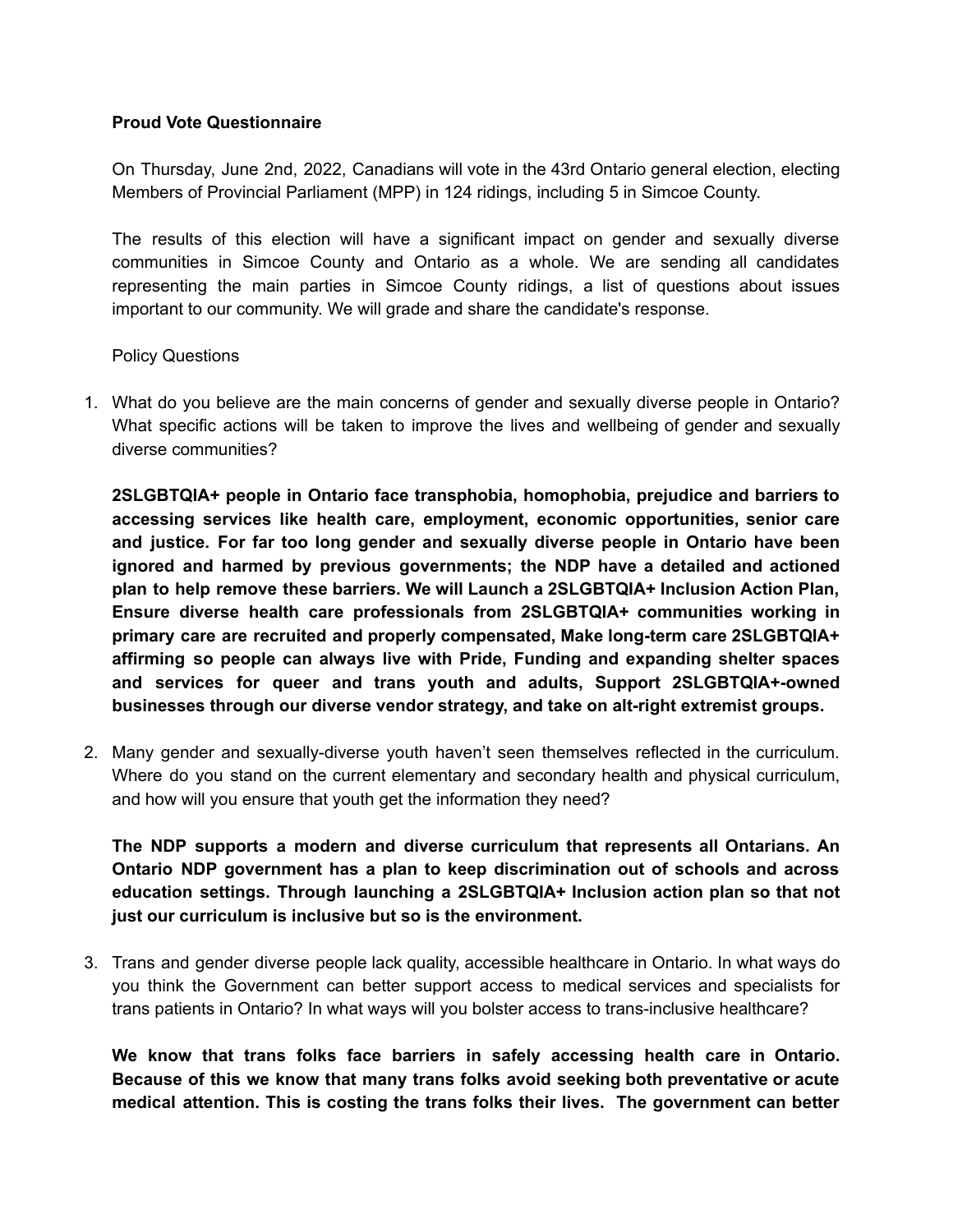**support trans folks by making the health care system more 'of by and for' the community by committing to hiring more 2SLGBTQIA+ identified health care professionals to work in primary care. As well, as part of our 2SLGBTQIA+ Inclusion Action Plan we will bolster training and access to information for healthcare providers around trans and gender diverse affirming care.**

4. The gender and sexually diverse community are disproportionately affected by mental health and addictions due to various social and economic factors. What steps will you take to improve our community's overall mental health and wellness?

**The NDP has a comprehensive plan to address the mental health and well-being of all Ontarians. Firstly, we are committing to universal, publicly funded mental health care – meaning you would pay for your therapy with your OHIP card. This will dramatically increase folks' access to mental health care. We will also specifically be addressing the wait time for children to access mental health support, which will take a pro-active approach in addressing mental health and addictions early on. As well, we plan on hiring more mental health worker and child and youth workers to increase support students are able to access.**

5. Gender and sexually diverse youth are overrepresented in the homeless youth population. What specific steps would you take to address the gender and sexually diverse youth homelessness crisis in Ontario?

**A provincial NDP government is committed to increase the funding and expanding shelter spaces and services for queer and trans youth and adults. We'll increase shelter spaces and fund wraparound services for queer trans and gender diverse youth in need.**

6. Many gender and sexually diverse people are concerned about moving into retirement communities, care facilities, or having at-home care out of fear of having to "go back into the closet" or because they fear they won't receive sensitive, informed care. How will you ensure long-term care will competently accommodate and work with the gender and sexually diverse community? What steps will you take to improve long-term care for our community?

**We are committed to making long-term care 2SLGBTQIA+ affirming so people can always live with Pride. Moving into long-term care should never mean having to move back into the closet. We will ensure that 2SLGBTQIA+ people have access to long-term care that is fully affirming and inclusive.**

7. The repeal of the three-month MSM ("men who have sex with men") blood ban has been replaced by another deferral policy that still primarily impacts men who have sex with other men. The new deferral policy ignores advancements in HIV diagnosis, treatment, and prevention, while also disqualifying some straight donors. What steps will you take to make blood donation fairer and based on science instead of stereotypes?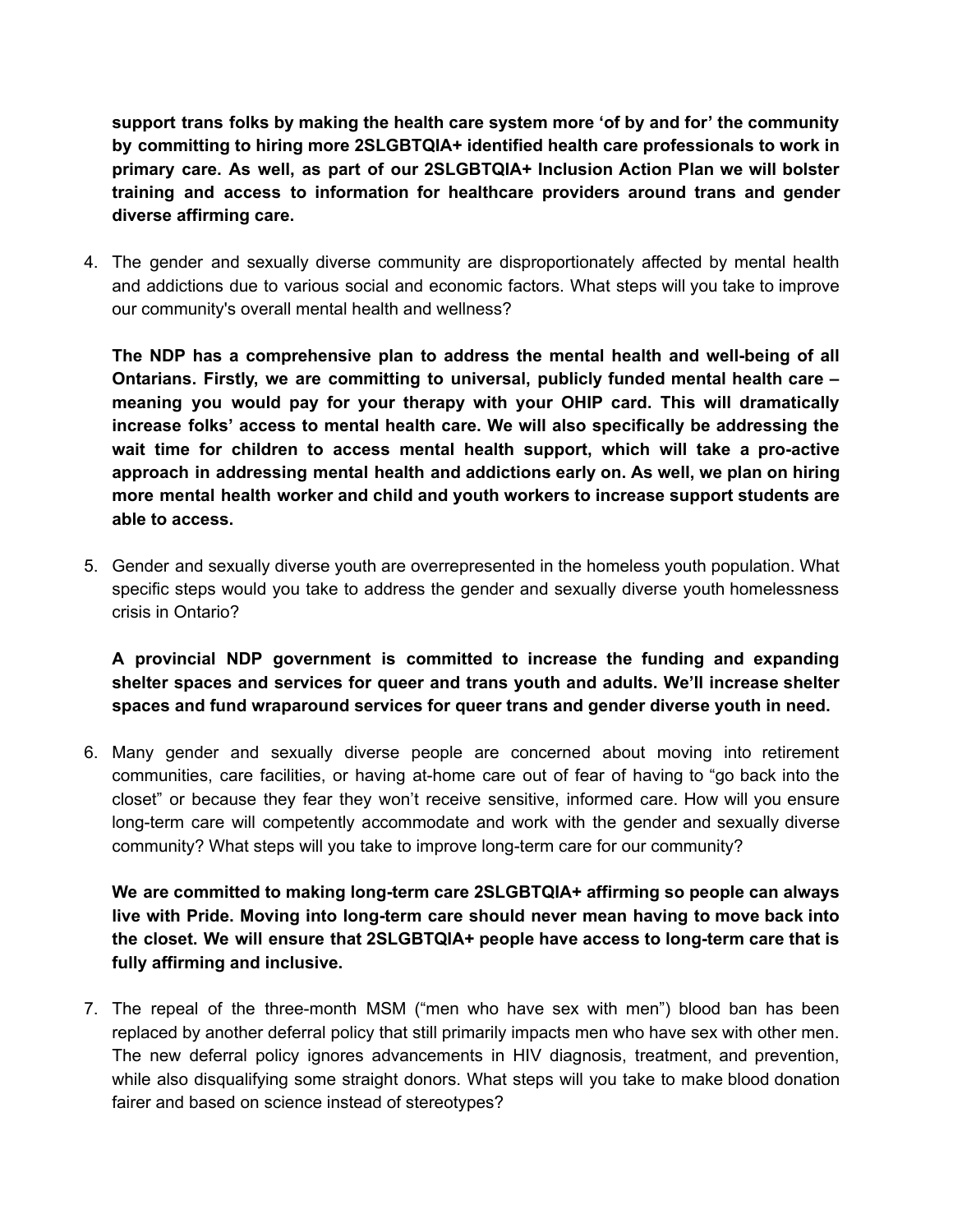#### **No response.**

8. Do you intend on increasing support to HIV/AIDS organizations in Ontario or access to healthcare? If so, what will you do to increase support or accessibility?

#### **No response.**

9. What steps will you take to end invasive, and medically unnecessary operations on Intersex children?

#### **No response.**

10. In today's world, reproductive healthcare, such as abortion rights is being called into question. What will you do to ensure Ontarians have access to abortion services, birth control, and contraceptives?

# **The NDP government is committed to ensuring that Ontarians have access to abortion services and is committed to make contraception free. Cost should not be a barrier to individuals' ability to make choices about their reproductive health.**

11. Gender and sexually diverse people are less likely to be hired or secure stable employment, and experience wage disparity in comparison to their cisgender (non-trans) and heterosexual peers. What initiatives do you believe the Government can develop or support to reduce the rate of unemployment and underemployment in the gender and sexually diverse community?

**We know that the the 2SLGBTQIA+ community are often precariously employed. This is why we are committed to Support 2SLGBTQIA+-owned businesses through our diverse vendor strategy and introduce a grant program to support 2SLGBTQIA+ community organizations to expand their programming and services.**

12. Organizations working with or for the gender and sexually diverse community struggle to gain or maintain long-term, sustainable funding. How will you support organizations, specifically ones that provide important health and social services and ones that work in arts, culture, and heritage?

**We know that funding is often the biggest hurdle in maintaining effective programs and institutions. We will provide an immediate eight per cent funding boost for frontline mental health and addiction agencies and provide ongoing sustainable funding, and introduce targeted hospital funding to increase the number of Tier 5 treatment beds for people with complex needs.**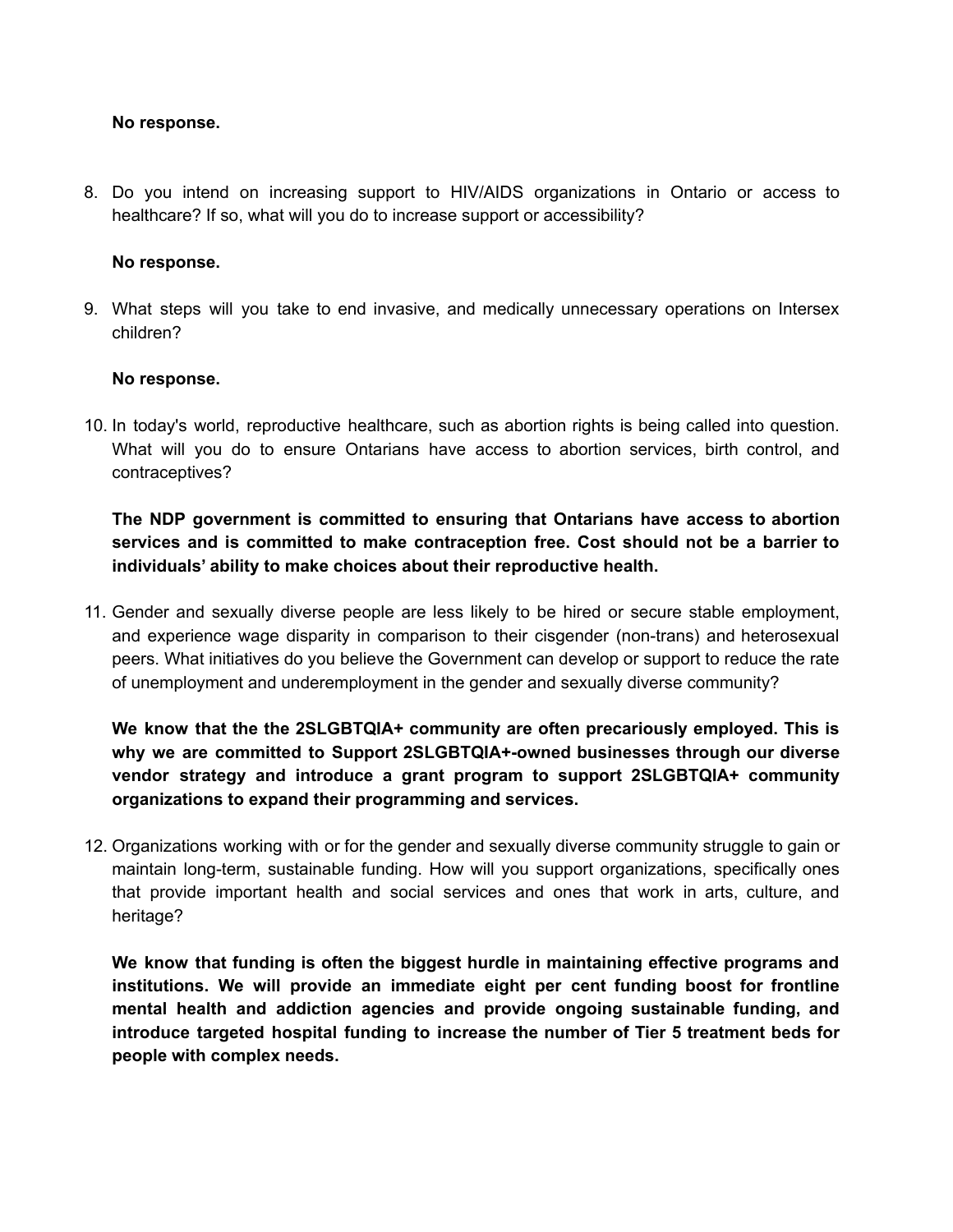13. The principles of Truth and Reconciliation are important to address the impact of colonialism on Two-Spirit/gender and sexually diverse Indigenous peoples. What does your plan for Truth and Reconciliation look like? Will you implement the Calls to Action that are relevant to the Province of Ontario?

**An Ontario NDP government will work in true, nation– to-nation relationships to recognize and uphold the full rights of Indigenous Peoples. We will do this by committing to a number of actions. We will implement UNDRIP and ensure Indigenous Peoples in Ontario are treated equitably under the law. We will act immediately to end boil water advisories in Ontario, and work with the federal government to fund needed water infrastructure in First Nations communities. We will Establish the Treaty Commission of Ontario, with a clear mandate to independently and impartially help settle land claims and assist negotiations between the governments of Ontario, Canada, and First Nations. We will bring Justice for Grassy Narrows: Clean up the mercury in the English-Wabigoon River system, taking immediate action to find and dig up the buried mercury upstream from Grassy Narrows. We will Establish a provincial strategy to address the suicide crisis among First Nations youth, and work with the federal government to ensure targeted funding to improve mental health, on and off reserve. We will Create a for-Indigenous-by-Indigenous Housing strategy: Working in partnership with Indigenousled housing providers and the federal government, we'll ensure an adequate supply of safe, affordable, culturally appropriate urban and rural housing, including the construction of at least 22,000 new homes. We will Work with First Nations, Métis, and Inuit communities to transform and establish community control of child welfare for Indigenous communities. We will Work with First Nations, Métis, and Inuit communities on transformational change to our justice system, to ensure justice is fair, culturally relevant, and recognizes Indigenous history, values, and traditions. We'll recognize the agency of First Nations communities to determine policing in their territory, work to reduce rates of victimization, crime, and incarceration among Indigenous communities. We are committed to investing in Culturally competent health care for First Nations people: We'll support expanding primary health care services to meet the unique needs of Indigenous people and honour the commitments in the plan for health transformation in Nishnawbe Aski Nation (NAN) communities, including training more community health workers from northern Treaty communities, sponsorships for people to take the health manager and paramedic trainings, and funding the Sioux Lookout First Nations Health Authority Hospital development. We will Improve access to culturally responsive health care, mental health care, long-term care for Indigenous Peoples: We'll work with First Nations leadership to identify health care priorities and deliver more and better health care, including mental health and addiction support, that's culturally appropriate. We'll guarantee that First Nations Elders have access to home and community care and long-term care that is personal and familiar, with staff and practices that reflect their distinct cultures and languages. We will Restore the Indigenous Culture Fund to strengthen opportunities for Indigenous artists and ensure they have fair opportunities for their stories to be seen and heard. We will Work with Indigenous representatives to**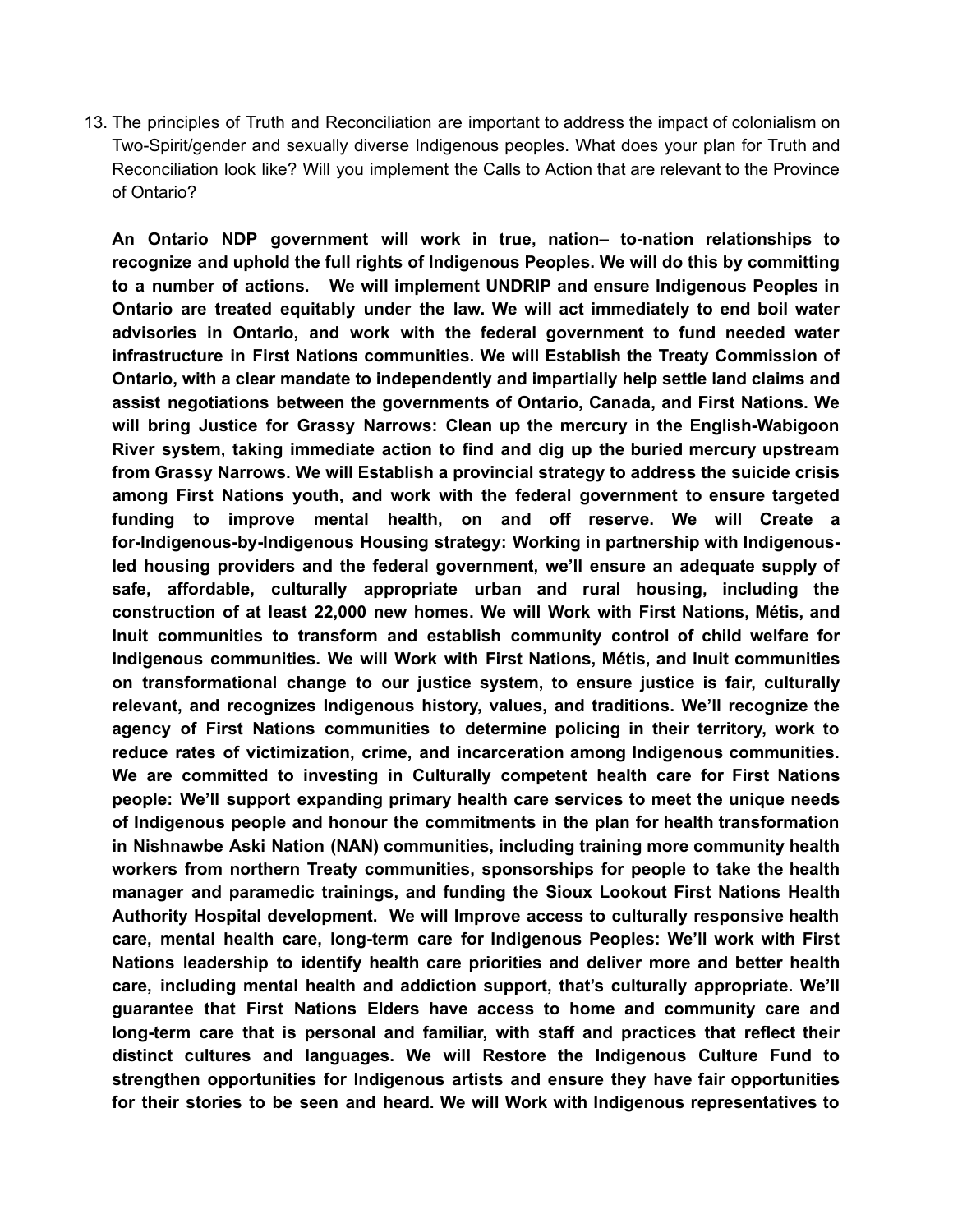**establish a commission to review and make binding recommendations on the display of historical figures and symbols in Ontario's government- owned buildings and public spaces. The commission will be led by an Indigenous representative, selected in collaboration with Indigenous Peoples.**

**We will Support and work with First Nations to identify burial site locations of children at Indian residential schools. We'll act on the TRC's Call to Action 82 by commissioning a monument that recognizes the victims of the Indian residential school system, to be created by an Indigenous artist and prominently displayed at Queen's Park. The 231 Calls to Justice of the Final Report of the National Inquiry into Missing and Murdered Indigenous Women and Girls acts as a stark reminder that the shameful legacy of Indian residential schools continues to have a devastating impact on Indigenous communities today, and that the issue of Missing and Murdered Indigenous Women and Girls is not something in the past but an ongoing reality for Indigenous women and girls, their communities, and families. We are committed to work with Indigenous communities to implement the recommendations of the National Inquiry in a community-led process. We will also Work with Indigenous Peoples to introduce a mandatory Indigenous curriculum for Ontario classrooms to make sure Canada's actual history is taught to all Ontario children. As well we will Establish the National Day for Truth and Reconciliation as a provincial statutory holiday.**

14. The rights of sex workers are important to the gender and sexually diverse community, with our community being well represented within the workforce. What will you do to help end the criminalization of sex work in Ontario, ensuring full labour rights and protections?

# **No response.**

# Party Questions

Does your party have any openly gender diverse and/or sexually diverse candidates? If comfortable answering: How many, and in what ridings? Also, what concrete steps will your party take to increase the representation of gender and sexually diverse people among candidates?

# **Yes, however, I do not have a list of candidates available at the moment.**

Does your party have policies and practices that are affirming of gender and sexually diverse people? If so, what are they? If not, will you commit to adding them?

# **Yes.**

Have your staff and volunteers been through training on gender and sexually diverse topics and